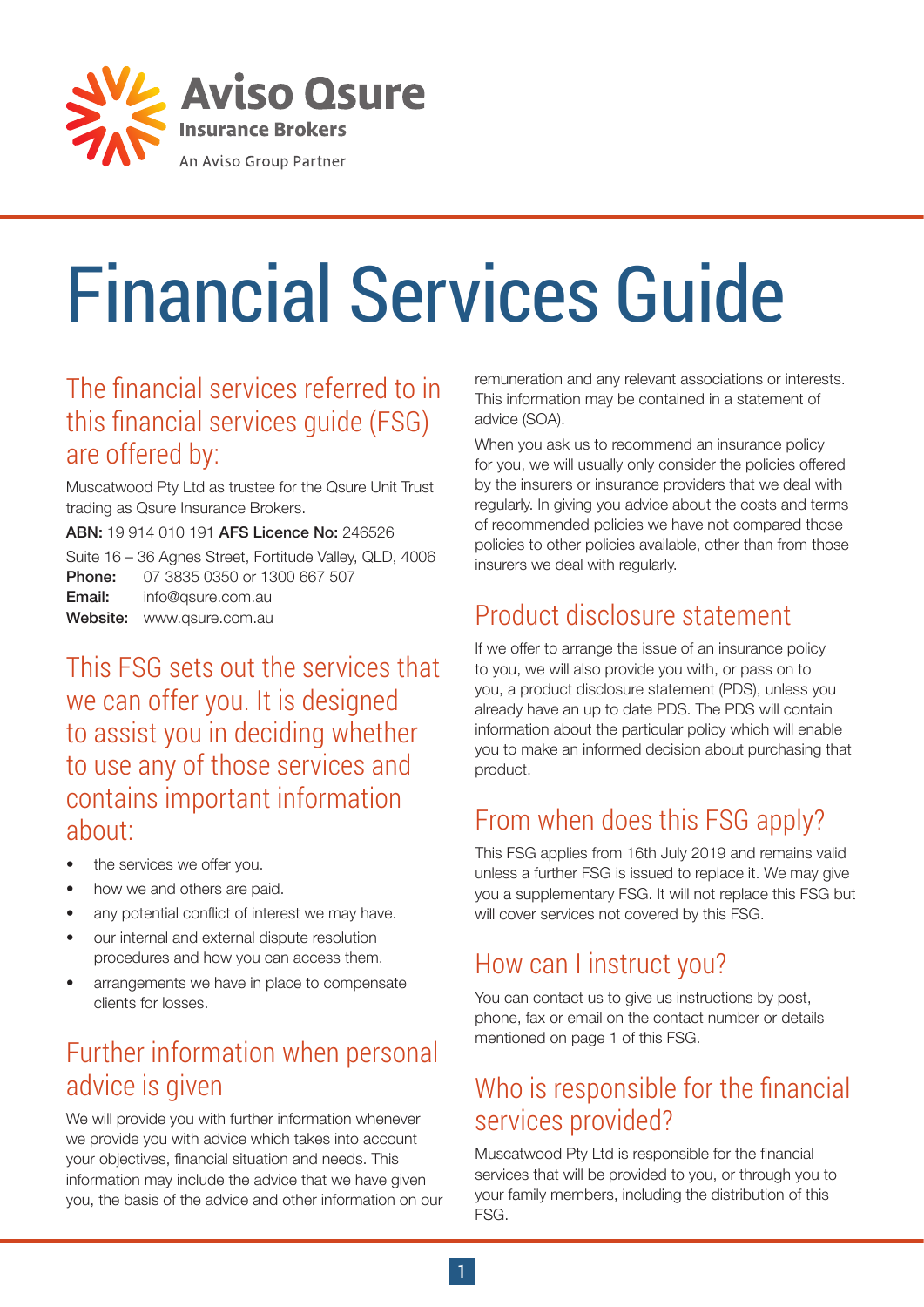Muscatwood Pty Ltd holds a current Australian Financial Services Licensee no 246526. The contact details for Muscatwood Pty Ltd Trading as Aviso Qsure are on the front of this FSG.

#### What kinds of financial services are you authorised to provide to me and what kinds of financial product/s do those services relate to?

Muscatwood Pty Ltd Trading as Aviso Qsure is authorised to advise and deal in general insurance products to wholesale and/or retail clients. We will do this for you as your broker unless we tell you otherwise. Sometimes we will act under a binder or agency from the insurer. When we act under a binder or agency we will be acting as the agent of the insurer. This means that we represent and act for the insurer, not for you. We will tell you when we act under a binder or agency to arrange your insurance or advise you about your insurance needs.

# Will I receive tailored advice?

Maybe not in all cases. However, we may need information about your personal objectives, details of your current financial situation and any relevant information, so that we can arrange insurance policies for you, or to give you advice about your insurance needs. We will ask you for the details that we need to know.

In some cases we will not ask for any of this information. If we do not ask, or if you do not give us all of the information we ask for, any advice you receive may not be appropriate to your needs, objectives and financial situation.

You should read the warnings contained in any SOA, or any other warnings that we give you, carefully before making any decision about an insurance policy.

Where we provide you with advice about your insurance arrangements, that advice is current at the time that we give it. We will review your insurance arrangements when you inform us about changes in your circumstances.

In some cases we may automatically renew your insurance to ensure you continue to be covered. At the time we will send you an offer to renew the insurance policy and invoice you for the cost of the renewal. If there is a change in your circumstances or if you want to change the details of cover, contact us a soon as you receive the renewal offer. This will allow us to assess whether your insurance is appropriate of your needs and circumstances,

#### Contractual Liability and your insurance cover

Many commercial or business contracts contain clauses dealing with your liability (including indemnities or hold harmless clauses). Such clauses may entitle your insurers to reduce cover, or in some cases, refuse to indemnify you at all. You should seek legal advice before signing and accepting contracts. You should inform us of any clauses of this nature before you enter into them].

#### What information do you maintain in my file and can I examine my file?

We maintain a record of your personal profile, including details of insurance policies that we arrange for you. We may also maintain records of any recommendations or advice given to you. We will retain this FSG and any other FSG given to you as well as any SOA or PDS that we give or pass on to you for the period required by law.

We are committed to implementing and promoting a privacy policy, which will ensure the privacy and security of your personal information. A copy of our privacy policy is available on request. A copy is also available on our website, www.qsure.com.au.

If you wish to look at your file, please ask us. We will make arrangements for you to do so.

#### How will I pay for the services provided?

For each insurance product the insurer will charge a premium that includes any relevant taxes, charges and levies. We often receive a payment based on a percentage of this premium (excluding relevant taxes, charges and levies) called commission, which is paid to us by the insurers. However, in some cases we will also charge you a fee. These will all be shown on the invoice that we send you. You can choose to pay by any of the payment methods set out in the invoice. You are required to pay us within the time set out on the invoice.

If there is a refund or reduction of your premium as a result of a cancellation or alteration to a policy, or based on a term of your policy (such as a premium adjustment provision), we will retain any fee we have charged you. We will also retain commission depending on our arrangements with the insurer, or charge you a cancellation fee equal to the reduction in our commission.

When you pay us your premium it will be banked into our trust account. We retain the commission from the premium you pay us and remit the balance to the insurer in accordance with our arrangements with the insurer.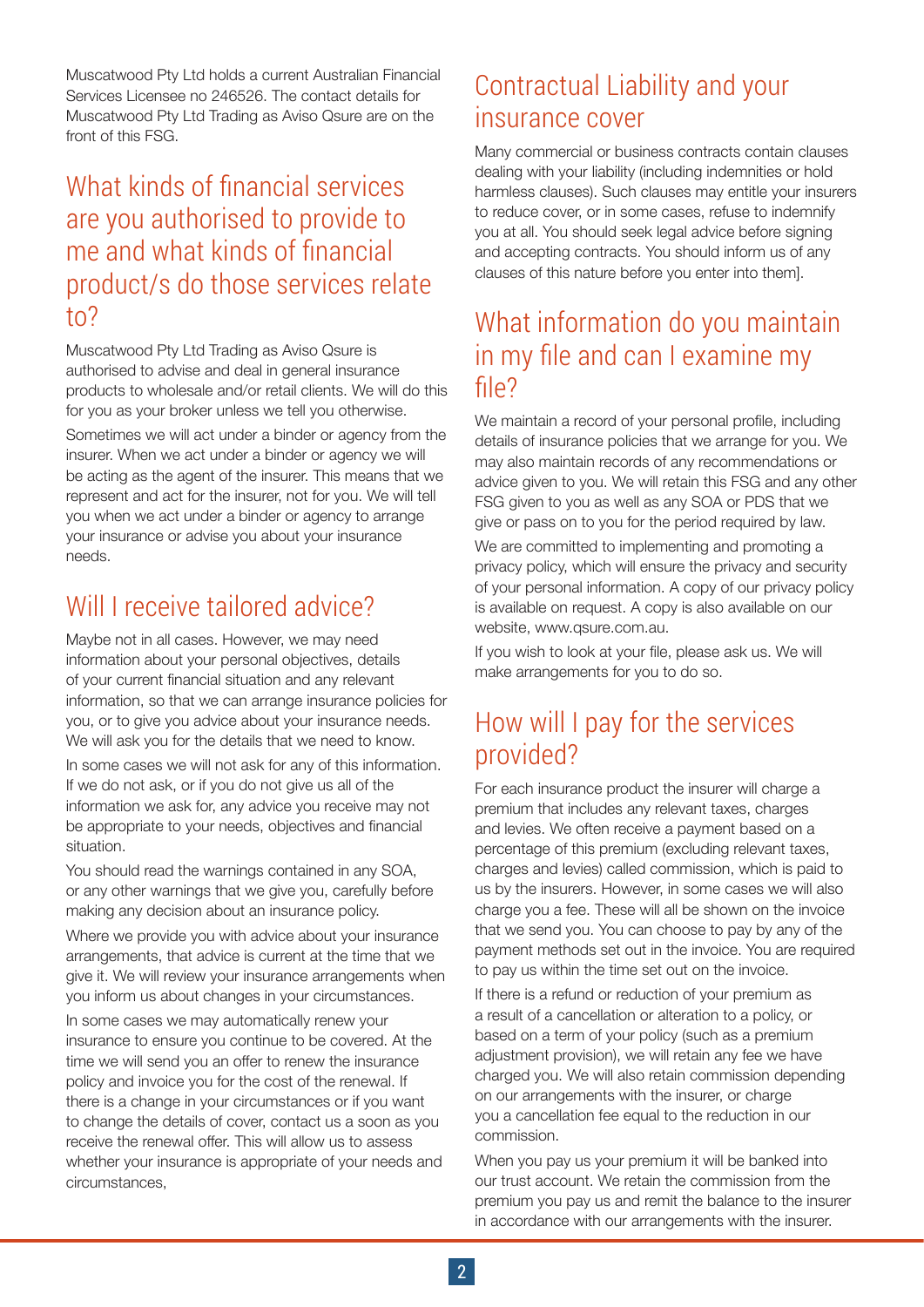We will earn interest on the premium while it is in our trust account or we may invest the premium and earn a return. We will retain any interest or return on investment earned on the premium.

#### How are any commissions, fees or other benefits calculated for providing the financial services?

Our commission will be calculated based on the following formula:

 $X = Y\% \times P$ 

In this formula:

 $X =$  our commission

Y% = the percentage commission paid to us by the insurer. Our commission varies between 0 and 40%.

 $P =$  the amount you pay for any insurance policy (less any government fees or charges included in that amount).

Any fees that we charge you will shown separately.

We do not often pay any commissions, fees or benefits to others who refer you to us or refer us to an insurer. If we do, we will pay commissions to those people out of our commission or fees (not in addition to those amounts), in the range of 0 to 30% of our commission or fees.

Our employees that will assist you with your insurance needs will be paid a market salary.

Additional to market salary some employees may also be paid a commission. If we pay commissions to those employees out of our commission or fees (not in addition to those amounts) in the range of 0% to 50%..

If we give you personal advice, we will inform you of any fees, commission or other payments we, our associates or anyone referring you to us (or us to any insurer) will receive in relation to the policies that are the subject of the advice.

See below for information on the Steadfast association and commission.

### Do you have any relationships or associations with the insurers who issue the insurance policies or any other material relationships?

Muscatwood Pty Ltd Trading as Aviso Qsure is a Steadfast Group Limited (Steadfast) Network Broker. Steadfast has exclusive arrangements with some insurers and premium funders (Partners) under which Steadfast will receive between  $0.5 - 2.5\%$  commission for each product arranged by us with those Partners. Steadfast is also a shareholder of some Partners.

We may receive a proportion of that commission from Steadfast at the end of each financial year (or other agreed period).

As a Steadfast Network Broker we have access to services including model operating and compliance tools, procedures, manuals and training, legal, technical, banking and recruitment advice and assistance, group insurance arrangements, product comparison and placement support, claims support and group purchasing arrangements. These broker services are either funded by Steadfast, subsidised by Steadfast or available exclusively to Steadfast Network Brokers for a fee.

#### You can obtain a copy of Steadfast's FSG at www.steadfast.com.au

If we arrange premium funding for you, we may be paid a commission by the premium funder. We may also charge you a fee (or both). The commission that we are paid by the premium funder is usually calculated as a percentage of your insurance premium (including government fees or changes). If you instruct us to arrange or issue a product, this is when we become entitled to the commission.

Our commission rates for premium funding are in the range of 0% to 3% us what commission rates we are paid for that funding arrangement compared to the other arrangements that were available to you.

Muscatwood Pty Ltd has entered into an agreement with Qselect Underwriting Agency to provide products and services to clients directly and on behalf of Muscatwood Pty Ltd which will be underwritten by Acerta Underwriting Agencies on behalf of Guild Insurance. The shareholders of Qselect Underwriting Agency are shareholders of Muscatwood Pty Ltd. As shareholders they may from time to time expect to receive a share in the company's profit based on a profit share formulate after deductions of claims and expenses. The percentage of profit payable may vary and is not guaranteed.

Muscatwood Pty Ltd is a shareholder of Aviso Group Pty Ltd which is owner of the Aviso Group trademarks and intellectual property. Aviso Group Pty Ltd has granted Muscatwood Pty Ltd a license to use the Aviso Group trademarks and its intellectual property. Aviso has arrangements with some insurers and premium funders (Partners) under which Aviso may receive between 0.5% - 2% commission and/or profit incentives for each product arranged by us with those Partners. We may receive a proportion of that commission from Aviso at the end of each financial year (or other agreed period).